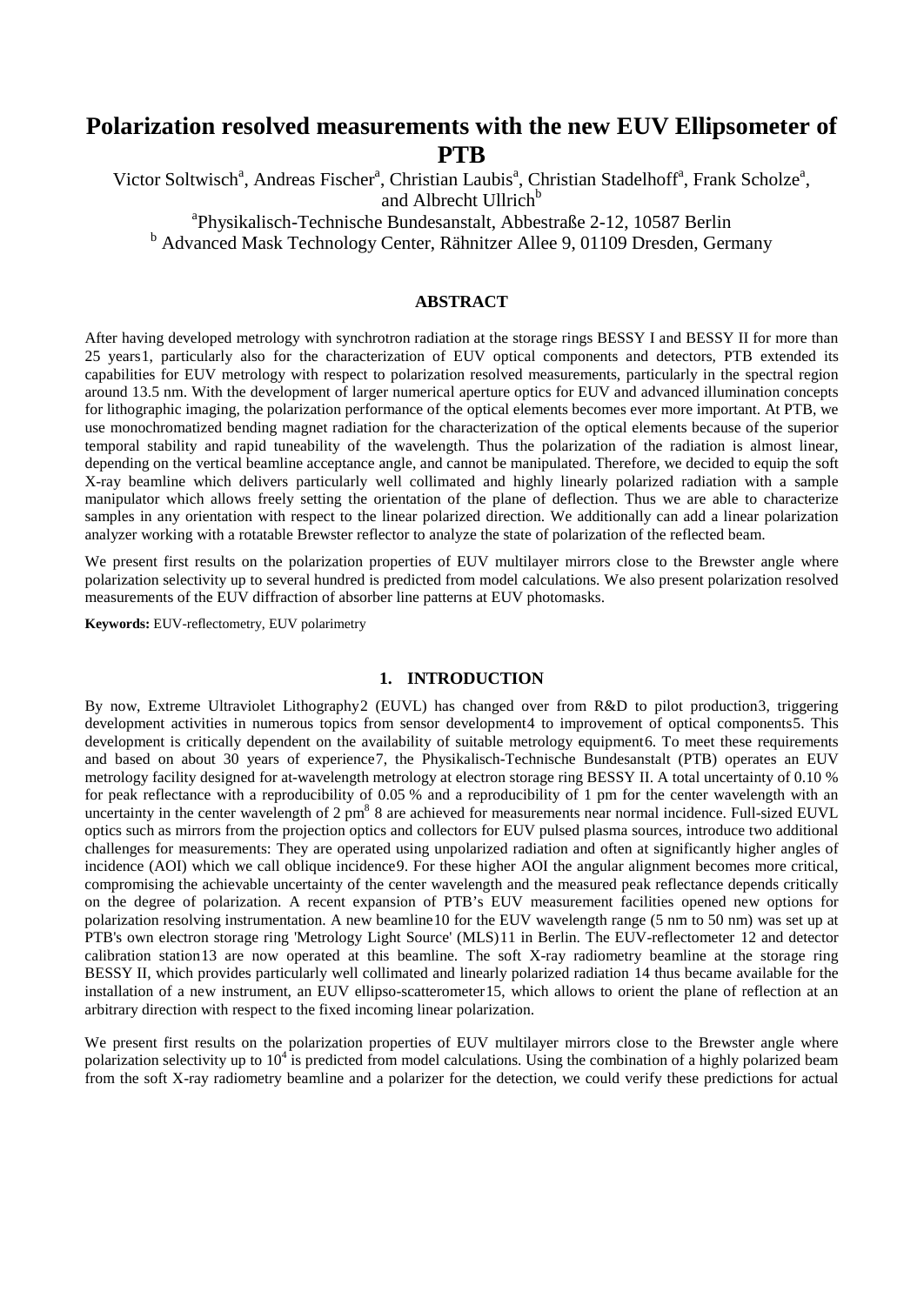multilayer mirrors. We also present polarization resolved measurements of the EUV diffraction of absorber line patterns at EUV photomasks. Almost 10% difference in the first order diffraction efficiency of a line grating are observed. We compared in detail the polarization properties of two different EUV mask absorber stacks.



## **2. INSTRUMENTATION**



Figure 1: EUV Ellipso-Scatterometer of PTB. The sample stage can carry samples up to 190 mm square and 5 kg in mass. The mechanics are completely UHV compatible and lubrication free.

<span id="page-1-1"></span>Figure 2 Detail of sample and detector stage of the EUV Ellipso-Scatterometer. The polarization analyzer at the detector stage is highlighted with a red circle. The inset shows the Brewster polarimeter in more detail. The rotary stage at the back and the mirror and diode mounting position on top are seen,

<span id="page-1-0"></span>The data presented here were obtained at the soft X-ray radiometry beamline of PTB<sup>[16,](#page-7-15) [17](#page-7-16)</sup>. It uses a plane grating monochromator which covers the spectral range from 0.7 nm to 35 nm and was especially designed to provide highly collimated radiation. It, therefore, uses a long focal length of 8 m in the monochromator, and the focusing in the nondispersive direction is provided by the collecting pre-mirror with a focal length of 17 m. We achieve a collimation of the radiation in the experimental station better than 200 µrad and the scatter halo of the beam can be suppressed to below  $10^{-5}$  relative intensity at an angle of only 1.7 mrad to the central beam<sup>14</sup>. The new ellipso-scatterometer of PTB  $^{15}$ , see [Figure 1,](#page-1-0) is operated at this beamline. It allows rotating the plane of incidence (POI) around the axis of the incoming – linearly polarized – photon beam. This enables measurements in arbitrary polarization. For higher polarization selectivity a newly designed linear Brewster polarization analyzer was installed at the detector stage, see [Figure 2.](#page-1-1) It is made up of a broad band EUV- multilayer mirror reflecting the incident beam under the Brewster angle onto a photodiode. The set-up can be rotated around the axis of the incident beam to define the plane of polarization. Using a set of three broad band Brewster mirrors we can cover the full spectral range which is potentially of interest for Mo/Si EUV mirrors from 12 nm to 15 nm.

### **3. EXPERIMENTS**

#### **3.1 Characterization of an EUV multilayer mirror close to the Brewster angle**

To illustrate and verify the capabilities of the polarization analyzer, we measured the reflectance of a Mo/Si multilayer EUV-mirror close to the Brewster angle. Here, the reflectance for the P-polarized component,  $R<sub>P</sub>$ , becomes very low values, according to model calculations using IMD as shown in [Figure 3.](#page-2-0) Even the rather high degree of linear polarization of 98.7  $\frac{1}{4}$  is not sufficient to measure this because the remaining 0.65% P-polarized contribution in the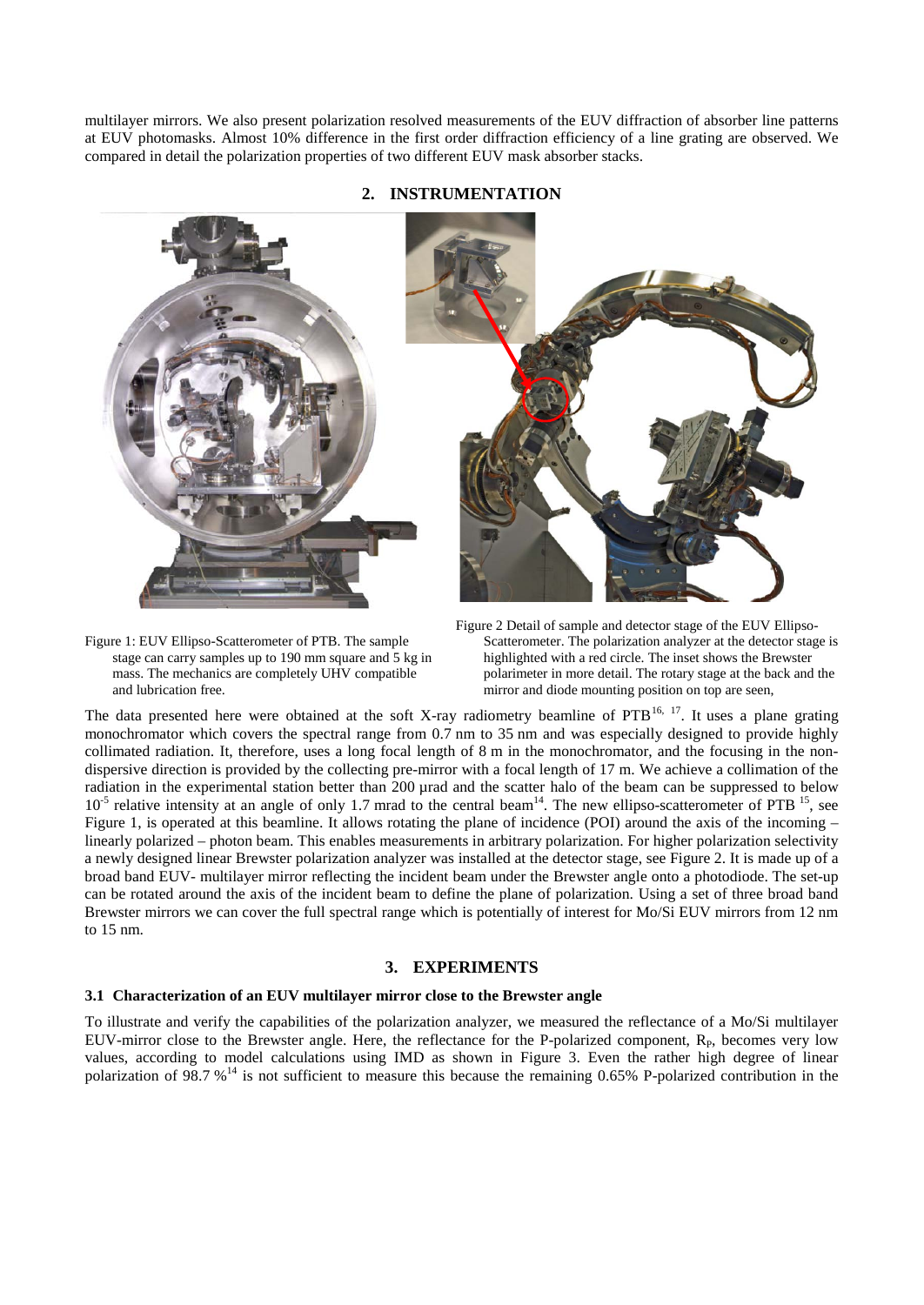incoming beam are reflected by the mirror in the preferred S-polarization with the much higher reflectance for the Ppolarized component,  $R<sub>P</sub>$ , and mask completely the faint  $R<sub>P</sub>$  reflectance component.



<span id="page-2-0"></span>Figure 3 Calculated reflectance  $R<sub>P</sub>$  of an Mo/Si multilayer mirror using model parameters adopted to measured reflectance for Spolarized radiation,  $R<sub>S</sub>$ . The data are presented on a log. Intensity scale from  $5 \cdot 10^{-6}$  (black) to 0.01 (red). The peak reflectance goes down to  $10^{-3}$  at the Brewster angle of 42.5 $\degree$  (indicated by a red line). The dashed lines represent the shift of the center wavelength with AOI according to the Bragg equation for the multilayer, see als[o Figure 8.](#page-4-0) 

Therefore, we used a Brewster analyzer in the reflected beam to suppress this component. To enable the wavelength tuning over the necessary spectral range with sufficient detection efficiency, the analyzer uses broad-band reflective coatings. With three exchangeable mirrors the analyzer supports measurements in the spectral range from 12 nm to 15 nm, see [Figure 4.](#page-2-1) [Figure 5](#page-2-2) compares the reflectance  $R<sub>S</sub>$  and  $R<sub>P</sub>$  of the polarizer mirror. It shows a nice suppression ratio of better the  $10<sup>3</sup>$  for the full spectral range covered by this mirror. Note that the range with high polarization selectivity is almost identical to the range of high S-polarized reflectance. It should also be noted that, for its own, this polarizer would not be sufficiently good the measure the suspected  $R<sub>P</sub>$  of a standard multilayer mirror, which might be more than  $10<sup>4</sup>$ times lower than  $R_S$  (see also [Figure 7](#page-3-0) below). Only the combination of a high degree of polarization from the beamline and the polarizer supports the high polarization selectivity needed.



<span id="page-2-1"></span>Figure 4 Reflectance of the analyzer mirrors at the working angle. The band pass of the middle mirror nicely covers the spectral of a standard 13.5-nm-EUV-mirror, shown as shadow in the back. The average reflectance of the analyzer mirrors is rather flat and around 50%.



<span id="page-2-2"></span>Figure 5 Reflectance for S- (blue open circles) and P-polarized (closed red circles) light for the analyzer mirror shown in blue in [Figure 4.](#page-2-1) The S-reflectance is also shown downscaled by factor 1000 illustrating the P-polarization suppression ratio to be better than 1000 throughout the spectral range of the analyzer.

The polarization analyzer as shown here was used to measure the reflectance of a Mo/Si mirror close to the Brewster angle. The results are shown in [Figure 6.](#page-3-1) With the polarizer we could analyze the S- and P-polarized components in the reflected radiation close to the Brewster angle with the mirror sample oriented in P-polarization reflection geometry. The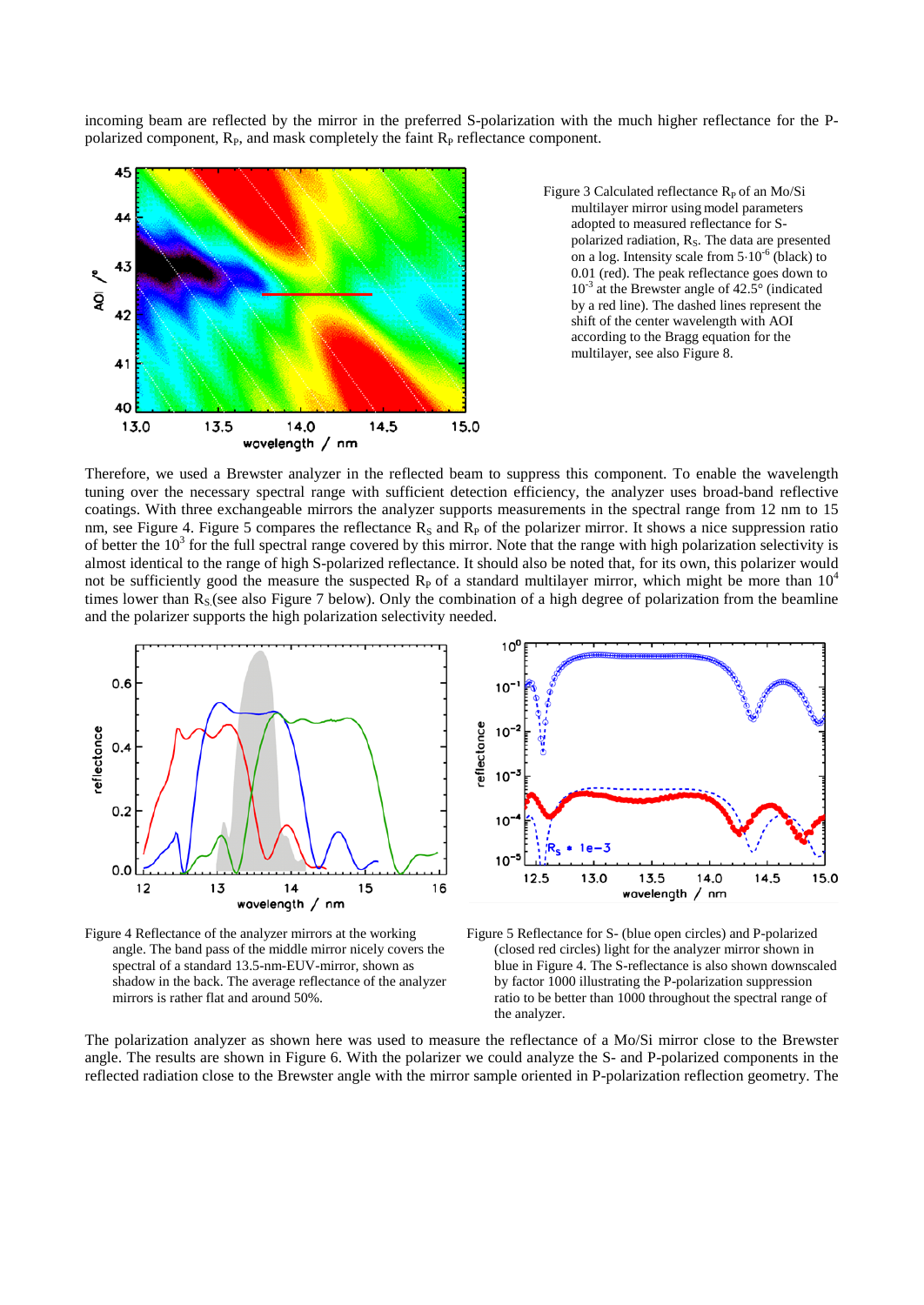measured peak reflectance for the main S-polarized component (polarizer orientation "0°") of the incoming radiation goes down to 0.1 %, while the signal for the P-polarized component (polarizer orientation "90°")appears almost constant at around 0.4 % and shows also the characteristic much wider  $R_s$  – like reflectance curve. With about 65% reflectance for S-polarization, these 0.4 % correspond to a contribution of 0.62% P-polarized radiation in the incoming beam. This corresponds nicely to the above mentioned degree of 98.7 % linear polarization. The P-polarization reflectance is shown in [Figure 7](#page-3-0) in comparison to the S-polarization reflectance on a logarithmic scale together with model calculations using tabulated optical constants of Henke and a multilayer model fitted to the S-polarization reflectance. The P-polarization reflectance is in a reasonable but not perfect agreement.



<span id="page-3-1"></span>Figure 6 Reflectance of a Mo/Si mirror for different AOI close to the Brewster angle in P-polarization orientation. Data are shown for 2 orientations of the polarizer. The solid lines are data with polarizer transmitting S-polarized light while the dashed lines show the data with polarizer transmitting Ppolarized light. Close to the Brewster angle (AOI 43°) the latter contribution is about 10 times higher.



<span id="page-3-0"></span>Figure 7 Comparison of the measured reflectance  $R_S$  and  $R_P$  of a Mo/Si mirror at the Brewster angle. The good suppression ratio of the polarization analyzer allows measuring  $R<sub>P</sub>$  even in regions where it is more than  $10^4$  times lower than  $R_s$ . Also shown are some calculated curves for comparison

The discrepancy between the multilayer model and the measurement is shown in a different way below in [Figure 8.](#page-4-0) Here, we compared the calculated reflectance  $R<sub>P</sub>$  from [Figure 3](#page-2-0) shown as peak reflectance and center wavelength over AOI with the measured data. The peak reflectance shows the minimum at the Brewster angle while the center wavelength shows a wiggle in the cos-like dependence at this angle. Due to the narrow angular range the cos-like dependence from the Bragg equation appears almost linear in the plot, see also dashed trend lines [Figure 3.](#page-2-0) Here it becomes clearer that the wiggle in the trend is causes by a phase shift of the reflected wave at the Brewster angle.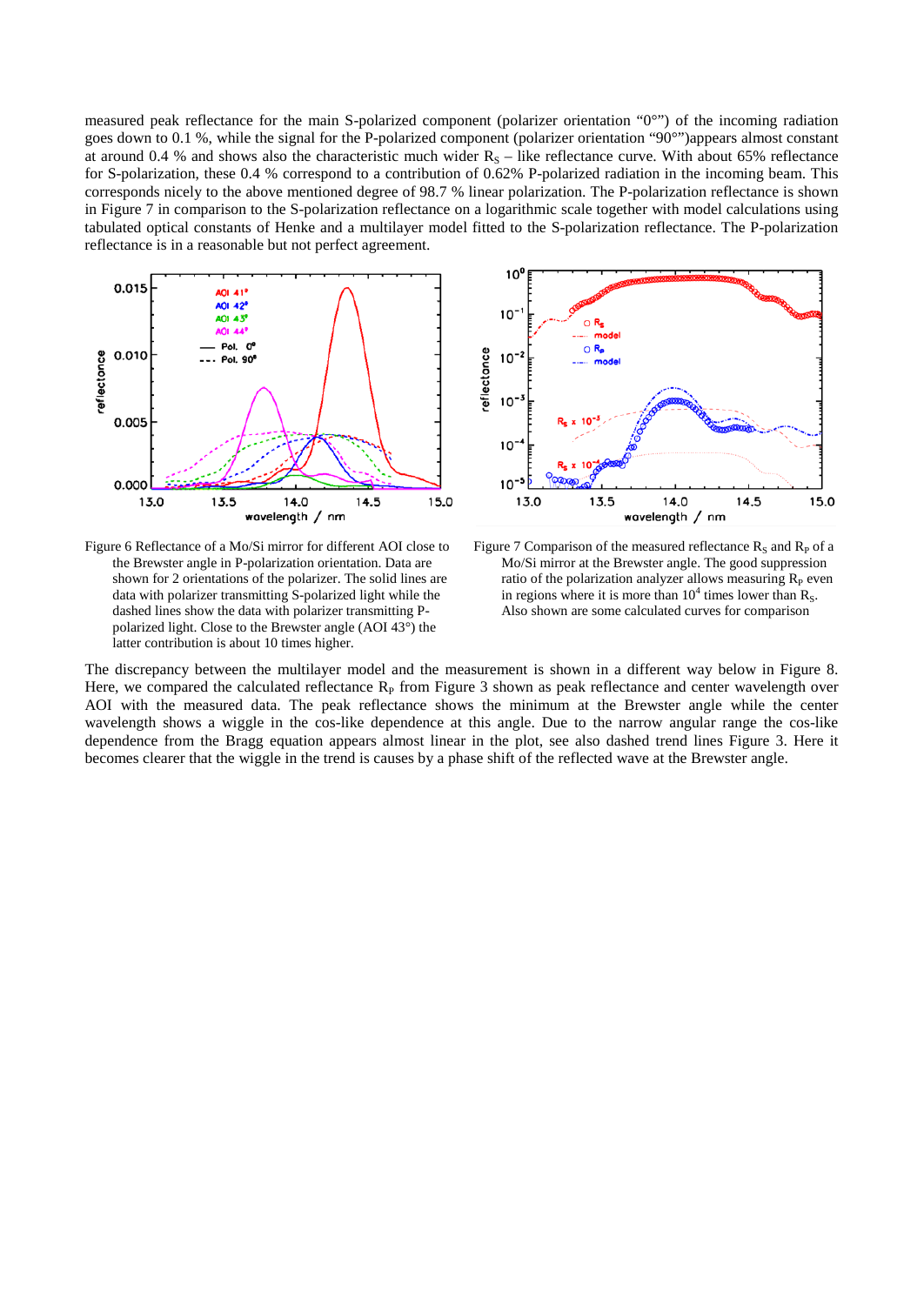

<span id="page-4-0"></span>Figure 8 Comparison of the measured (blue circles) and modeled (blue line) reflectance  $R<sub>P</sub>$  around the Brewster angle. Note the distinct kink in the modeled curve (red line) for the center wavelength at the position of the Brewster angle (minimum peak reflectance). The measured center wavelength is represented by the red open circles. The minimum peak reflectance as well as the kink in the center-wavelength-curve are shifted with respect to the calculation. The refractive indices of Mo and Si are indicated with respect to the upper scale.

The measured data follow the same trends with only the respective AOI slightly shifted to larger values. The Brewster angle is given by:  $tan(\Theta_B) = n_2 / n_1$  or, in our case,  $n_1 = 1$  (vacuum) simply  $tan(\Theta_B) = n_2$ . The upper scale in [Figure 8](#page-4-0) indicates  $tan(\Theta_B)$ . The nominal refraction indices (Henke [18](#page-7-17)) for Si and Mo are shown in the graph with respect to this scale. It is obvious that the Brewster angle corresponds to the refractive index of Mo as the material with the lower value of n. It clearly not coincides with the average refractive index of a MoSi mixture. There is also no structure at the value of n for Si. It is worth noting that this measurement provides a direct access to the diffractive index of Mo as a buried layer in this system. Future investigations will be devoted to the exploration of the option for the measurement of optical constants without interference from surface oxidation or contamination which always compromises the straight forward approach of measuring reflectance versus AOI and fitting n&k from the Fresnel equations.

### **3.2 Polarization resolved EUV diffraction efficiency of absorber line structures at an EUV photomask**

We measured the diffraction efficiency of dense line fields with representative CD values for current technology nodes. The structures were fabricated by AMTC at EUV substrates from two different suppliers which mainly differ in the absorber stack, particularly its thickness. The samples will be referred to as EUV#1 for the thinner absorber and EUV#2 for the thicker absorber. Studies on the EUV printing behavior of masks with different absorber thickness are already published back in 2011 [\[19\]](#page-7-18). The essential properties of the mask are given in this context by the diffraction efficiency into the different orders which are captured by the imaging lens of the litho machine. Here we present – to our knowledge – the first polarization resolved measurement of these diffraction efficiencies.



This is illustrated below in [Figure 10](#page-5-0) and [Figure 11.](#page-5-1) There are essentially two different orientations in the diffraction geometry, first the plane of the incident beam (POI) is parallel to the grating lines and the diffraction orders out of the POI, also referred to as "vertical lines" in mask pattern printing studies or the POI is perpendicular to the lines with the diffraction orders also in the POI; also referred to as "horizontal lines". For the case of vertical lines [\(Figure 10\)](#page-5-0) there is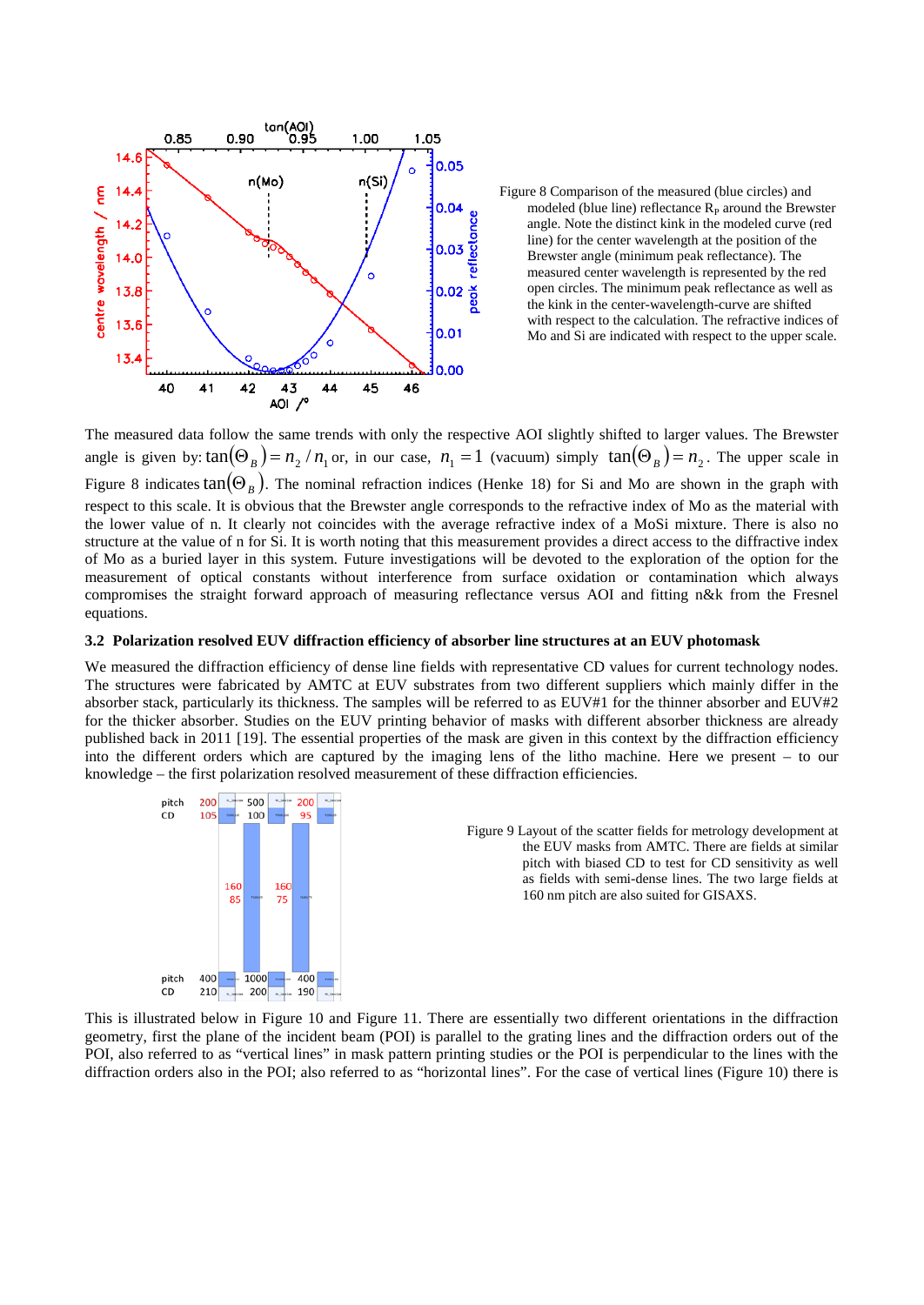almost no difference for the TE and TM polarization direction. It is, however, remarkable that we observed a slight increase in the  $0<sup>th</sup>$  order efficiency for TM polarization. This is in contrast to the usual behavior with the TM reflectance being lower than the TE reflectance. For the horizontal lines, the figure is different. Here we observe significantly reduced intensity in the  $0<sup>th</sup>$  as well as  $+1<sup>st</sup>$  order. The  $-1<sup>st</sup>$  order is not affected. It should be noted these polarization effects are observed, although for EUV the structures at the mask level are much larger than the wavelength.

For the mask with the thicker absorber, EUV#2, these effects were studied in more detail. In [Figure 12](#page-6-0) and [Figure 13](#page-6-1) present wavelength scans at the respective  $-1$ <sup>st</sup>, 0<sup>th</sup> and  $+1$ <sup>st</sup> orders. The diffraction efficiencies for EUV#2 confirm the trends observed for EUV#1. For vertical lines, the values for TE and TM polarization are almost equal but again, the diffraction efficiency for the  $0<sup>th</sup>$  order is slightly increased for TM polarization. For the horizontal lines the spectrally resolved measurements confirm the trends from EUV#1. Almost no polarization sensitivity for the -1<sup>st</sup> order and a significant reduction for the  $0<sup>th</sup>$  and  $+1<sup>st</sup>$  order. Both trends hold for the full spectral range from 13 nm to 14 nm. Also the ratio of the TM diffraction efficiency with respect to the value for TE is equal for both masks being 0.955 for the  $0<sup>th</sup>$ order and  $0.915$  for the 1<sup>st</sup> order.

Note that there is also a significant shift in the central wavelength between the  $-1<sup>st</sup>$  and  $+1<sup>st</sup>$  order. Particularly, the rather large shift of the -1<sup>st</sup> order to longer wavelengths cannot be attributed to the smaller enclosed angle between the incoming beam and the -1<sup>st</sup> order only. Due to the cos-behavior of the wavelength shift as given by Braggs equation, mostly the positive orders should be shifted to shorter wavelength because of the larger enclosed angle between the respective incident and diffracted beams. Such behavior must be taken into account when trying the balance the positive and negative diffraction orders for horizontal lines by tuning the multilayer reflectance towards longer wavelengths [[20\]](#page-7-19).





<span id="page-5-0"></span>Figure 10 Diffraction efficiency of EUV#1 at 13.58 nm wavelength and AOI 6° to normal for vertical lines. Data are for TE (red dots) and TM (blue diamonds) polarization.

<span id="page-5-1"></span>Figure 11 Diffraction efficiency as in [Figure 10](#page-5-0) for horizontal lines.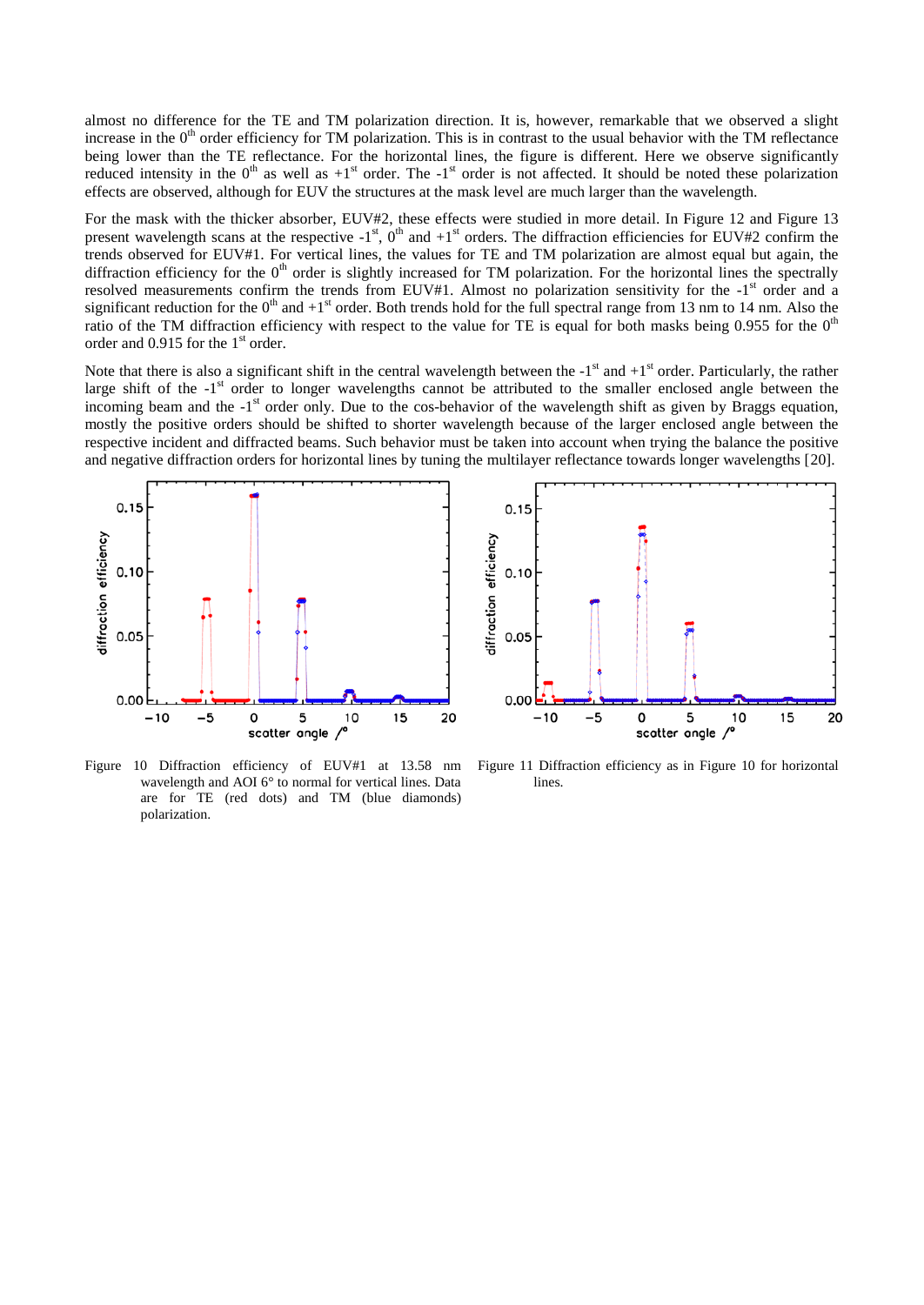

<span id="page-6-0"></span>Figure 12 Diffraction efficiency of EUV#2 measured as function of wavelength for the  $0<sup>th</sup>$  and  $1<sup>st</sup>$  diffraction order at AOI 6° to normal with POI parallel to the grating lines (vertical lines). Due to the symmetry, the  $-1<sup>st</sup>$  and  $+1<sup>st</sup>$ order are equal. Red and blue represent the TE and TM polarization direction, respectively.



<span id="page-6-1"></span>Figure 13 Diffraction efficiency of EUV#2 as in [Figure 12.](#page-6-0)  Here the POI is perpendicular to the grating lines (horizontal lines). Significant polarization effects are observed for the  $0^{th}$  und  $+1^{st}$  order.

#### **4. CONCLUSIONS**

We demonstrated the feasibility to measure polarization dependent properties with a selectivity of better that  $10^4$ . We could show evidence that such polarization sensitive measurements may provide an alternative way to investigate the optical properties of materials in buried layers. This offers the advantage that such layers are not exposed to oxidation or other disturbing effects. We also demonstrate the measurement of polarizing effects in the  $0<sup>th</sup>$  and  $\pm 1<sup>st</sup>$  order diffraction at line structures on EUV photomasks. Although the representative pitches for present technology nodes are still more than 10x larger than the EUV wavelength, we could observe significant polarization effects at least for horizontal lines. As the EUV printing of horizontal lines is more critical due to the oblique incidence at the mask anyway, the full understanding and experimental verification of these effects is essential for the further optimization of EUV photomasks.

#### **5. ACKNOWLEDGEMENT**

#### **References**

- [1] B.Beckhoff, et al.; Phys. Status Solidi B 246, 1415-1434 (2009)
- [ 2] V. Bakshi, "EUV Lithography", John Wiley & Sons (2009)
- [ 3] R. Peeters, ASML, talk "EUV Lithography: NXE3100 is in Use at Customer Sites and Building of NXE3300B has Started", Sematech EUVL Symposium, Miami (2011)
- [ 4] L. Shi, S. Nihtianov, F. Scholze, A. Gottwald, L. Nanver, "High-sensitivity high-stability silicon photodiodes for DUV, VUV and EUV spectral ranges", Proc. SPIE **8145**, 81450N (2011)
- [ 5] S. Yulin, IOF, talk "Reflective Optics for Next Generation Lithography", Sematech EUVL Symposium, Miami (2011)
- [ 6] L. van Loyen et.al. "A new Laboratory EUV Reflectometer for Large Optics using a Laser Plasma Source",
- Proc. SPIE **5038**, 12-21 (2003)
- [ 7] B. Beckhoff, A. Gottwald, R. Klein, M. Krumrey, R. Müller, M. Richter, F. Scholze, R. Thornagel, G. Ulm, "A quarter-century of metrology using synchrotron radiation by PTB in Berlin", Phys Status Solidii B, **246** 1415-1434 (2009)
- [ 8] F. Scholze, C. Laubis, C. Buchholz, A. Fischer, S. Plöger, F. Scholz, H. Wagner and G. Ulm, "Status of EUV Reflectometry at PTB", Proc. SPIE **5751**, 749-758 (2005)